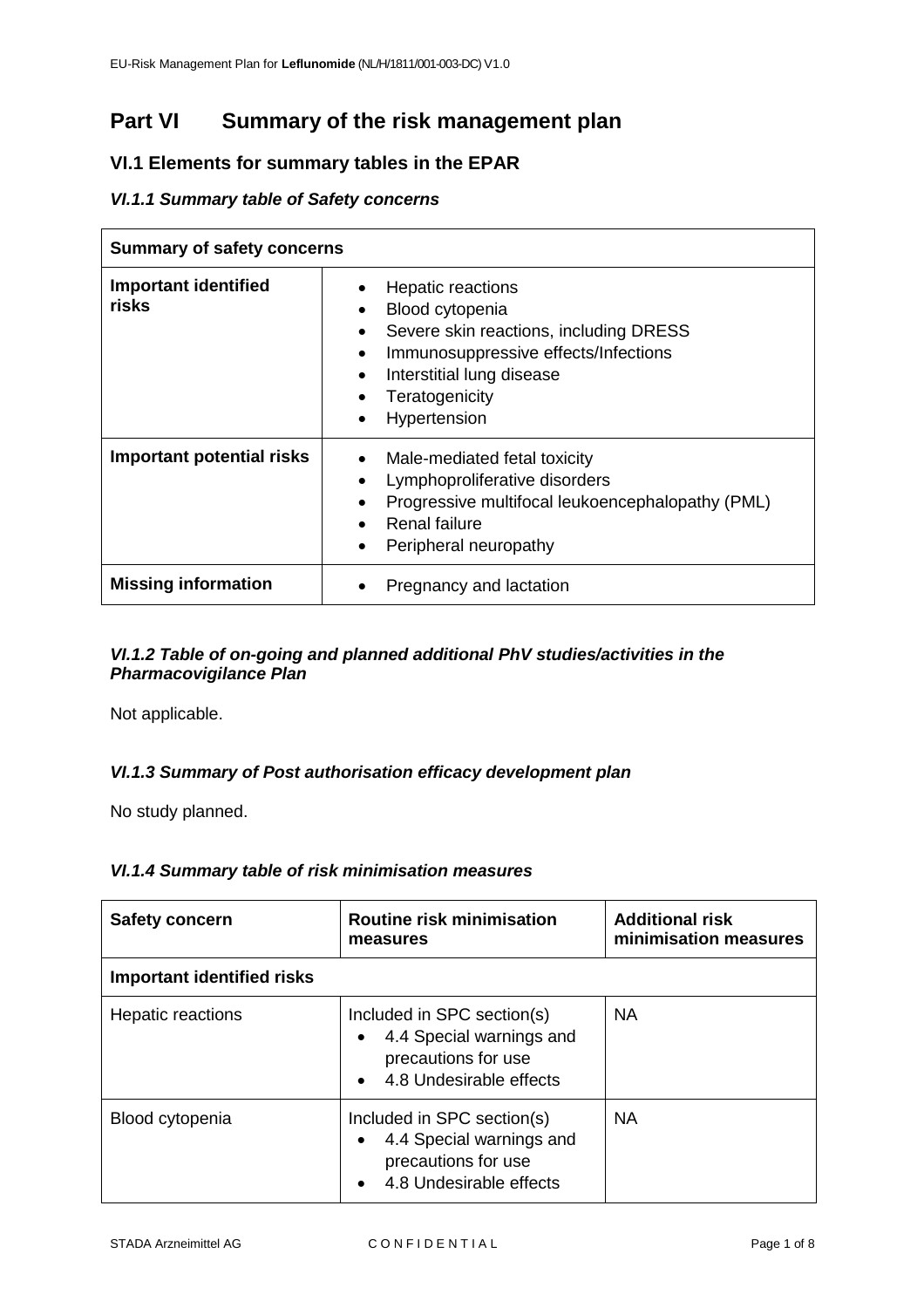| Severe skin reactions,<br>including DRESS           | Included in SPC section(s)<br>4.4 Special warnings and<br>precautions for use<br>4.8 Undesirable effects                            | <b>NA</b>                                                       |
|-----------------------------------------------------|-------------------------------------------------------------------------------------------------------------------------------------|-----------------------------------------------------------------|
| Immunosuppressive<br>effects/Infections             | Included in SPC section(s)<br>4.4 Special warnings and<br>precautions for use<br>4.8 Undesirable effects                            | <b>NA</b>                                                       |
| Interstitial lung disease                           | Included in SPC section(s)<br>4.4 Special warnings and<br>precautions for use<br>4.8 Undesirable effects                            | <b>NA</b>                                                       |
| Teratogenicity                                      | Prescription only medicine.<br>Information service for<br>physicians.<br>Included in SPC section(s)<br>4.6 Fertility, pregnancy and | Communication and<br>educational program had<br>been performed. |
| Hypertension                                        | lactation<br>Included in SPC section(s)<br>4.4 Special warnings and<br>precautions for use<br>4.8 Undesirable effects               | <b>NA</b>                                                       |
| <b>Important potential risks</b>                    |                                                                                                                                     |                                                                 |
| Male-mediated fetal toxicity                        | Included in SPC section(s)<br>4.4 Special warnings and<br>precautions for use<br>4.6 Fertility, pregnancy and<br>lactation          | <b>NA</b>                                                       |
| Lymphoproliferative<br>disorders                    | Included in SPC section(s)<br>4.8 Undesirable effects                                                                               | <b>NA</b>                                                       |
| Progressive multifocal<br>leukoencephalopathy (PML) | Included in SPC section(s)<br>4.4 Special warnings and<br>precautions for use                                                       | <b>NA</b>                                                       |
| Renal failure                                       | Included in SPC section(s)<br>4.8 Undesirable effects                                                                               | <b>NA</b>                                                       |
| Peripheral neuropathy                               | Included in SPC section(s)<br>4.4 Special warnings and<br>precautions for use                                                       | <b>NA</b>                                                       |
| <b>Missing information</b>                          |                                                                                                                                     |                                                                 |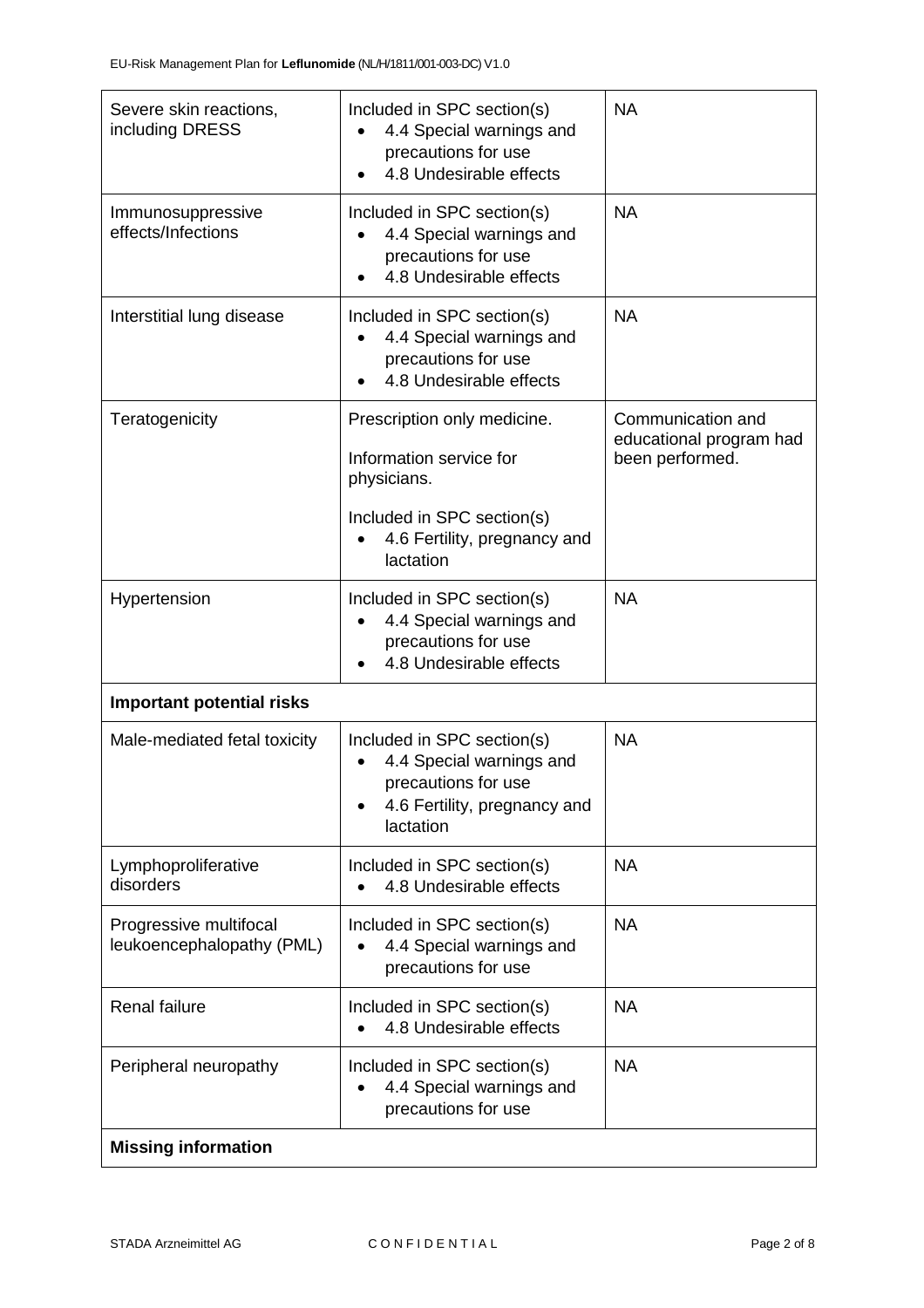| Pregnancy and lactation | Included in SPC section(s)<br>4.3 Contraindications<br>4.6 Fertility, pregnancy and<br>lactation | <b>NA</b> |
|-------------------------|--------------------------------------------------------------------------------------------------|-----------|
|                         |                                                                                                  |           |

Leflunomide was first approved in 1998. A well-established safety profile based on more than 15 years of post-authorisation experience with the originator product and other generic products exists.

STADA Arzneimittel AG has an adequate Pharmacovigilance System in place.

All potential and identified risks as well as interactions and missing information are sufficiently covered in the respective sections of the SPC. Therefore, no additional pharmacovigilance and risk minimisation activities are deemed necessary.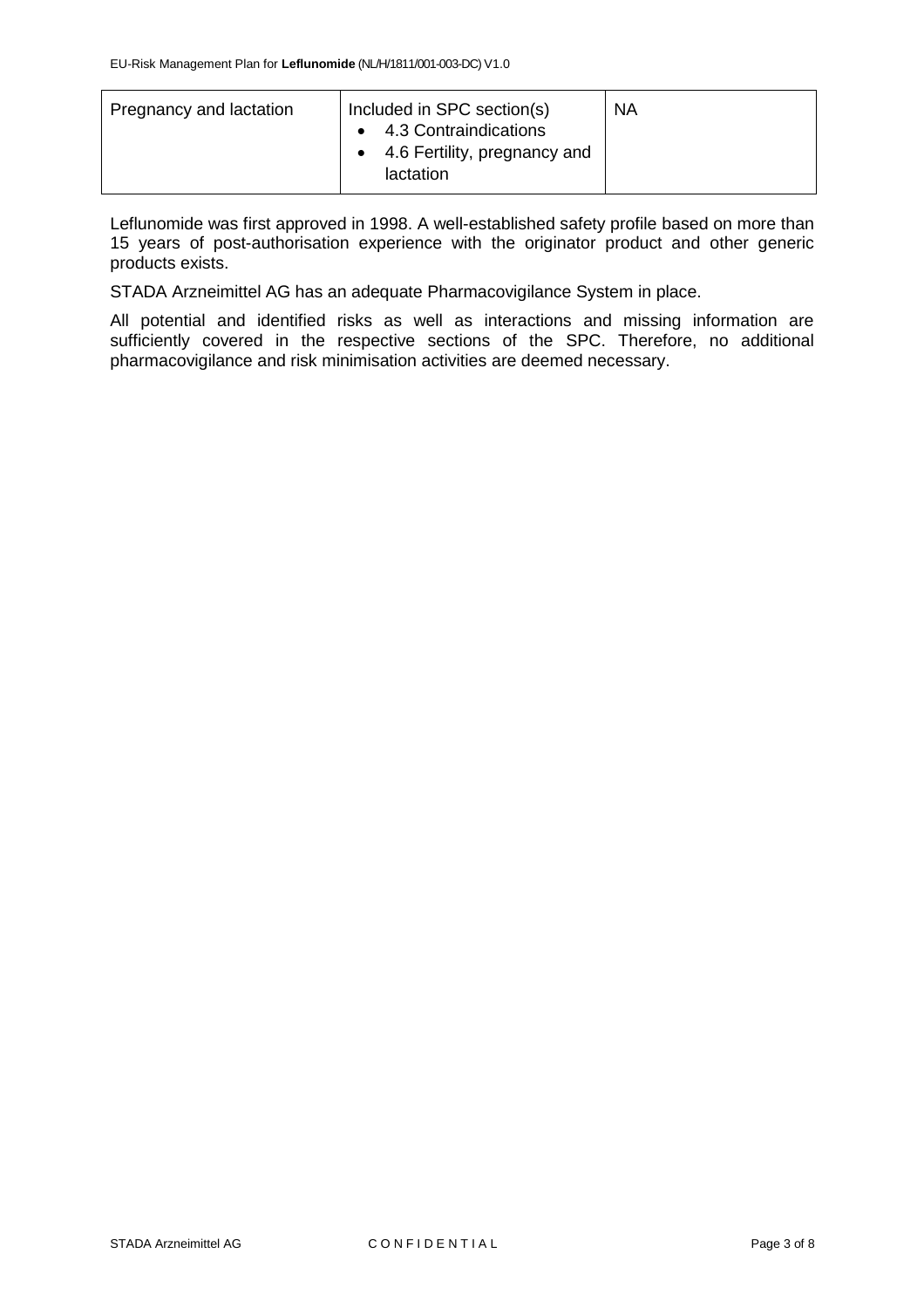#### **VI.2 Elements for a Public Summary**

<product name> 10 mg film-coated tablets <product name> 20 mg film-coated tablets <product name> 100 mg film-coated tablets

#### *VI.2.1 Overview of disease epidemiology*

Rheumatoid arthritis (RA) is an autoimmune disease that leads to chronic inflammation of flexible joints, but can also affect other tissues and organs. The prevalence of RA is about 1.0% in industrialised countries. It increases with age and reaches 2.0% in men and women above 55 years. The incidence in Germany lies at 35 to 65 new cases per 100 000 inhabitants. First RA manifestations frequently occur between 35 and 45 years. Women are at a three-fold higher risk than men before the age of 60; after that age, the difference between genders disappears. Symptoms of RA include inflammation of joints, swelling, difficulty moving and pain. Other symptoms that affect the entire body include loss of appetite, fever, loss of energy and anaemia (lack of red blood cells).

Mortality is 2 to 3 fold higher in RA sufferers when compared with the unaffected population. One third of deaths can be directly connected to RA (vasculitis, amyloidosis, atlantoaxial subluxation).

Psoriatic arthritis affects about 10 to 30% of patients suffering from psoriasis, an immunemediated skin disorder. Psoriatic arthritis can develop at any age, but first occurs between 30 and 55 years of age in the majority of patients . Men and women are equally affected. In about one in seven cases, arthritis symptoms occur before any skin involvement. Symptoms of active psoriatic arthritis include inflammation of joints, swelling, difficulty moving, pain and patches of red, scaly skin (skin lesions).

#### *VI.2.2 Summary of treatment benefits*

<product name> belongs to a group of medicines called anti-rheumatic medicines. It contains the active substance leflunomide. The efficacy of leflunomide in the treatment of rheumatoid arthritis was demonstrated in four controlled trials.

<product name> is used to treat adult patients with active rheumatoid arthritis or with active psoriatic arthritis. The efficacy of leflunomide was demonstrated in one controlled, randomised, double blind study. Patients with psoriatic arthritis were treated at 20 mg/day. Treatment duration was 6 months. Leflunomide 20 mg/day was significantly superior to placebo in reducing the symptoms of arthritis in patients with psoriatic arthritis.

#### *VI.2.3 Unknowns relating to treatment benefits*

Leflunomide was embryotoxic and teratogenic in rats and rabbits at doses in the human therapeutic range and exerted adverse effects on male reproductive organs in repeated dose toxicity studies. The active metabolite of leflunomide is suspected to cause serious birth defects when administered during pregnancy. Human data are limited.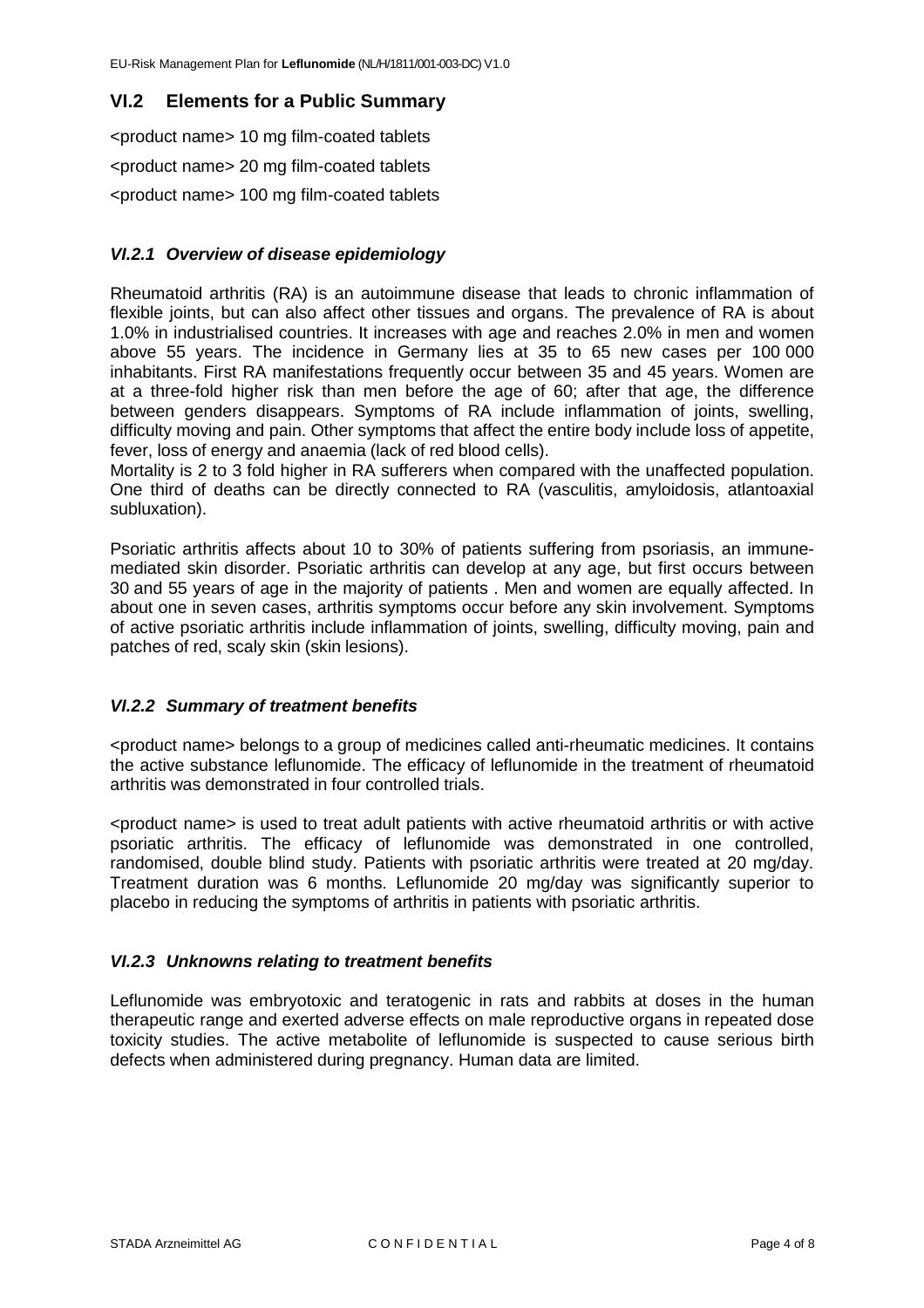### *VI.2.4 Summary of safety concerns*

### **Important identified risks**

| <b>Risk</b>                                            | What is known                                                                                                                                                                                                                                                                                                                                                                                                 | Preventability                                                                                                                                                                                                                                                                                                                                                                                                                  |
|--------------------------------------------------------|---------------------------------------------------------------------------------------------------------------------------------------------------------------------------------------------------------------------------------------------------------------------------------------------------------------------------------------------------------------------------------------------------------------|---------------------------------------------------------------------------------------------------------------------------------------------------------------------------------------------------------------------------------------------------------------------------------------------------------------------------------------------------------------------------------------------------------------------------------|
| Liver reactions<br>(Hepatic reactions)                 | Increase in some liver test<br>results may affect up to 1 in<br>10 people.<br>Increase in some liver results<br>which may develop into<br>serious conditions such as<br>hepatitis and jaundice may<br>affect up to 1 in 1,000<br>people.<br>Severe liver injury such as<br>liver failure or necrosis which<br>may be fatal may affect up to<br>1 in 10,000 people.                                            | Your doctor will carry out<br>blood tests at regular<br>intervals, before and during<br>treatment with <product<br>name&gt;, to monitor your liver.<br/>It is not recommended to<br/>drink alcohol during<br/>treatment with <product<br>name&gt;. Drinking alcohol<br/>while taking <product name=""><br/>may increase the chance of<br/>liver damage.</product></product<br></product<br>                                     |
|                                                        |                                                                                                                                                                                                                                                                                                                                                                                                               | Tell your doctor immediately<br>if you experience:<br>tiredness.<br>abdominal<br>pain, or jaundice (yellow<br>discolouration of the eyes<br>or skin), as these may<br>indicate<br>serious<br>conditions such as liver<br>failure, which may<br>be<br>fatal.                                                                                                                                                                     |
| Imbalance in blood cells<br>(Blood cytopenia)          | A slight decrease in the<br>number of white blood cells<br>(leucopenia) may affect up to<br>1 in 10 people. Other<br>imbalances such as anaemia<br>(decreased number of red<br>blood cells) and<br>thrombocytopenia<br>(decreased number of<br>platelets) may affect up to 1<br>in 100 people.<br>A marked decrease of some<br>white blood cells<br>(agranulocytosis) may affect<br>up to 1 in 10,000 people. | Your doctor will carry out<br>blood tests at regular<br>intervals, before and during<br>treatment with <product<br>name&gt;, to monitor your<br/>blood cell counts.<br/>Tell your doctor immediately<br/>if you experience:<br/>pale skin, tiredness, or<br/>bruising, as these may<br/>indicate blood disorders<br/>caused by an imbalance<br/>in the different types of<br/>blood cells which make up<br/>blood.</product<br> |
| Severe skin reactions<br>(including DRESS<br>syndrome) | life-<br>sometimes<br>Severe,<br>threatening<br>reactions<br>(Stevens-Johnson<br>syndrome, toxic<br>epidermal<br>necrolysis,<br>erythema                                                                                                                                                                                                                                                                      | Tell your doctor immediately<br>and stop taking <product<br>name&gt; if you develop a skin<br/>rash or ulcers in your<br/>mouth, as these may</product<br>                                                                                                                                                                                                                                                                      |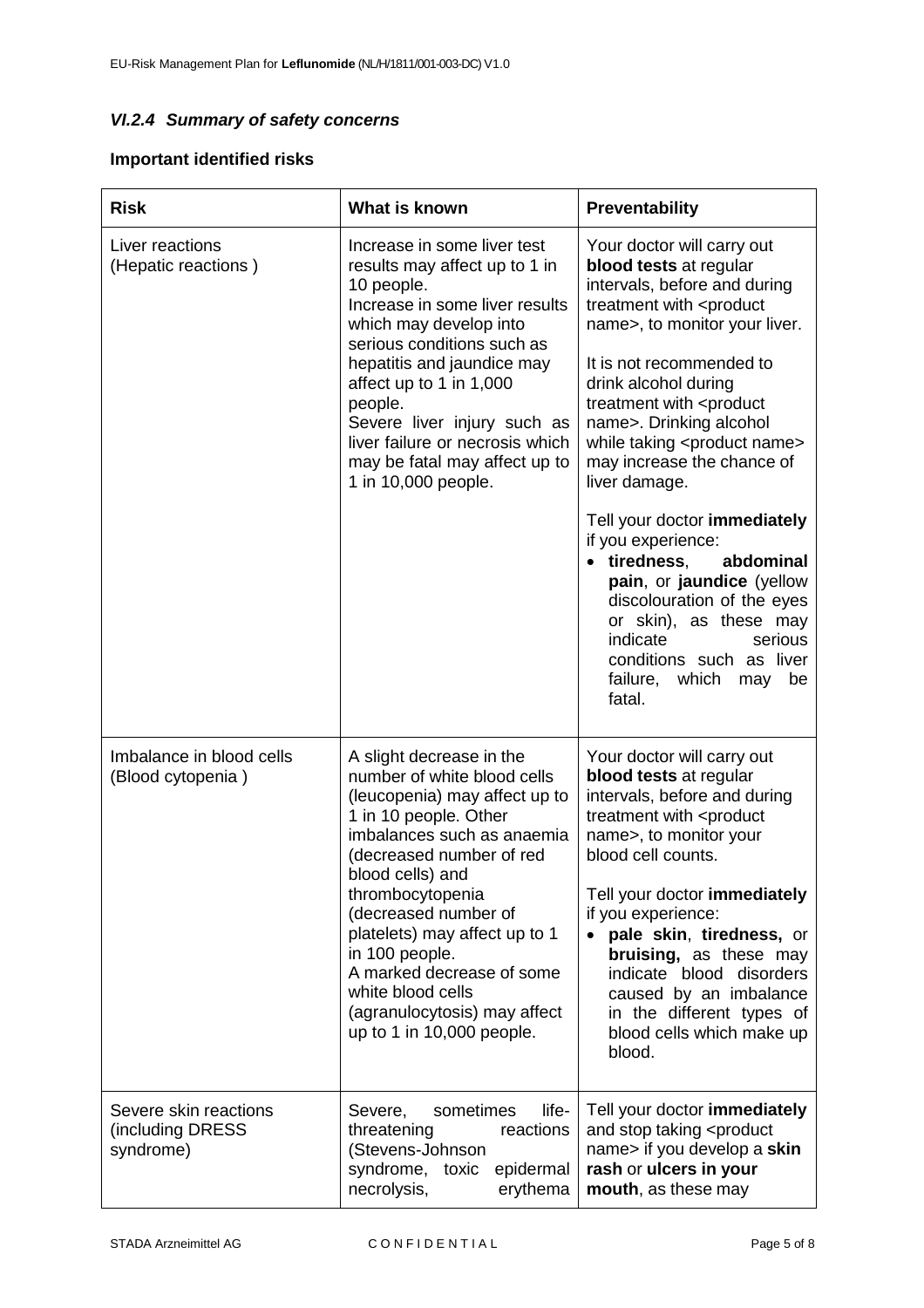|                                                                      | <b>DRESS</b><br>multiforme,<br>syndrome) may affect up to 1<br>in 10,000 people.<br><b>DRESS</b> syndrome manifests<br>initially as flu-like symptoms<br>and a rash on the face then<br>an extended rash with a high<br>temperature, increased<br>levels of liver enzymes seen<br>in blood tests and an<br>increase in a type of white<br>blood cells (eosinophilia) and<br>enlarged lymph nodes.                             | indicate severe, sometimes<br>life-threatening reactions<br>(e.g. Stevens-Johnson<br>syndrome, toxic epidermal<br>necrolysis, erythema<br>multiforme, DRESS<br>syndrome).                                                                           |
|----------------------------------------------------------------------|-------------------------------------------------------------------------------------------------------------------------------------------------------------------------------------------------------------------------------------------------------------------------------------------------------------------------------------------------------------------------------------------------------------------------------|-----------------------------------------------------------------------------------------------------------------------------------------------------------------------------------------------------------------------------------------------------|
| (Immunosuppressive<br>effects/Infections)                            | Severe infections called<br>sepsis, which may be fatal,<br>may affect up to 1 in 1,000<br>people.                                                                                                                                                                                                                                                                                                                             | Tell your doctor immediately<br>if you experience any<br>symptoms of an infection<br>such as fever, sore throat or<br>cough, as <product name=""><br/>may increase the chance of<br/>a severe infection which may<br/>be life-threatening</product> |
| Inflammation of the lung<br>(Interstitial lung disease)              | Inflammation of the lung may<br>affect up to 1 in 1,000<br>people.                                                                                                                                                                                                                                                                                                                                                            | Tell your doctor immediately<br>if you experience a cough or<br>breathing problems as<br>these may indicate<br>inflammation of the lung<br>(interstitial lung disease)                                                                              |
| Potential to cause<br>malformations in the fetus<br>(Teratogenicity) | The risk of having a baby with<br>serious birth defects is<br>increased, if you are pregnant<br>or become pregnant while<br>taking <product name="">. As it<br/>cannot be excluded that<br/><product name=""> passes into<br/>semen, reliable<br/>contraception should be<br/>used during treatment with<br/><product name=""> also for<br/>men treated with <product<br>name&gt;.</product<br></product></product></product> | Reliable contraception<br>should be used during<br>treatment of both female and<br>male patients.                                                                                                                                                   |
| High blood pressure<br>(Hypertension)                                | Mild increase in blood<br>pressure may affect up to 1<br>in 10 people.<br>Severe increase in blood<br>pressure may affect up to 1<br>in 1,000 people.                                                                                                                                                                                                                                                                         | Your doctor will check your<br>blood pressure regularly as<br><product name=""> can cause<br/>an increase in blood<br/>pressure.</product>                                                                                                          |

## **Important potential risks**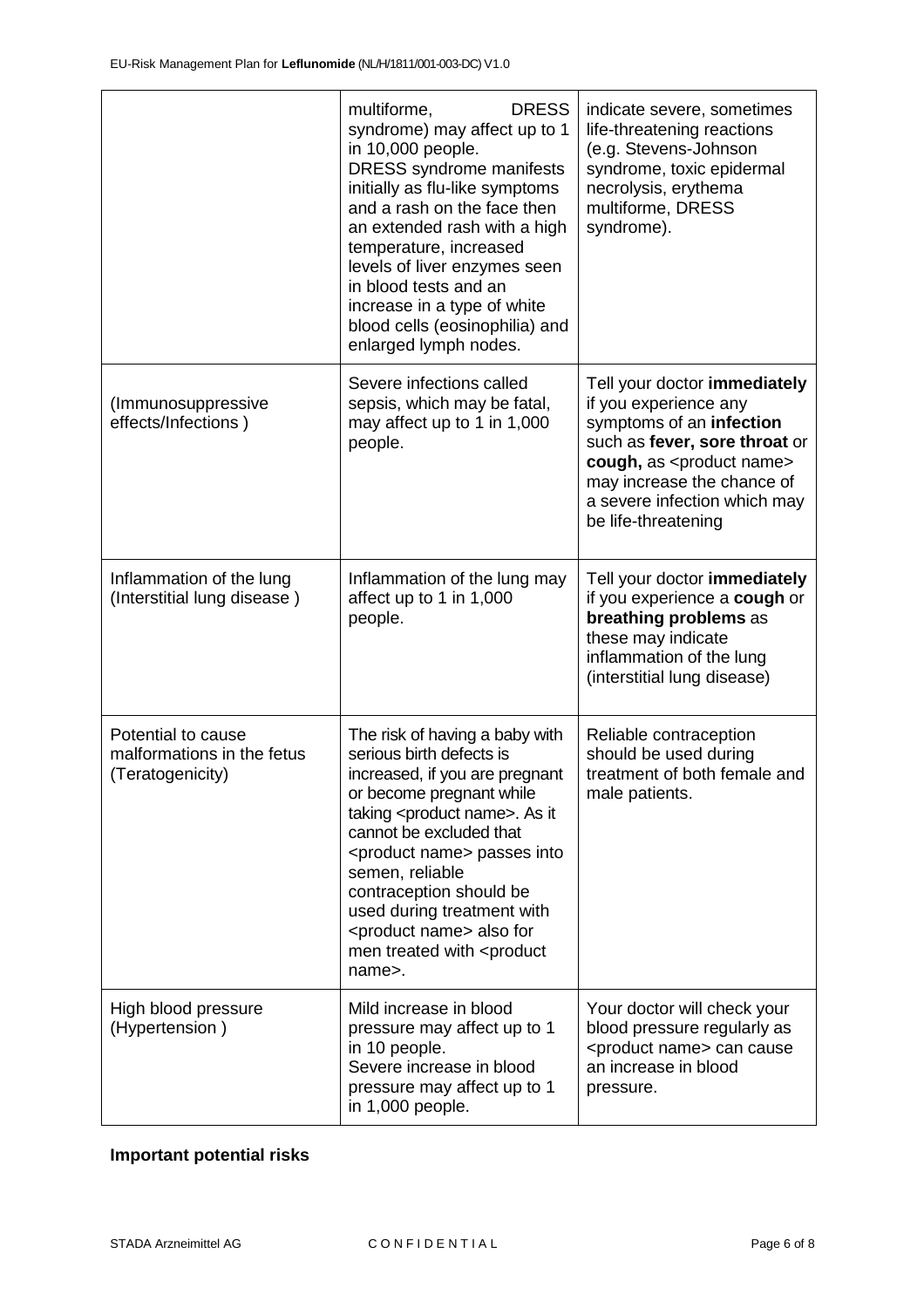| <b>Risk</b>                                         | What is known<br>(Including reason why it is considered a potential risk)                                                                                                                                                                                                                                                                                                                                                                                                                                                                                                                                                                                             |
|-----------------------------------------------------|-----------------------------------------------------------------------------------------------------------------------------------------------------------------------------------------------------------------------------------------------------------------------------------------------------------------------------------------------------------------------------------------------------------------------------------------------------------------------------------------------------------------------------------------------------------------------------------------------------------------------------------------------------------------------|
| Male-mediated fetal toxicity                        | As it cannot be excluded that <product name=""> passes into<br/>semen, reliable contraception should be used during<br/>treatment with <product name="">. Men wishing to father a<br/>child should contact their doctor who may advise them to<br/>stop taking <product name=""> and take certain medicines to<br/>remove <product name=""> rapidly and sufficiently from their<br/>body. You will then need a blood test to make sure that<br/><product name=""> has been sufficiently removed from your<br/>body, and you should then wait for at least another 3 months<br/>before attempting to father a child.</product></product></product></product></product> |
| Lymphoproliferative<br>disorders                    | The risk of malignancy, particularly lymphoproliferative<br>disorders (elevated numbers of lymphocytes, a type of white<br>blood cell associated with the immune system), is increased<br>with use of some immunosuppressive agents. A clear causal<br>relationship to leflunomide cannot be drawn.                                                                                                                                                                                                                                                                                                                                                                   |
| Progressive multifocal<br>leukoencephalopathy (PML) | Rare cases of Progressive Multifocal Leukoencephalopathy<br>(PML) have been reported in patients receiving leflunomide<br>among other immunosuppressants. A clear causal<br>relationship to leflunomide alone cannot be drawn.                                                                                                                                                                                                                                                                                                                                                                                                                                        |
| <b>Renal failure</b>                                | Kidney failure may occur at an unknown frequency.                                                                                                                                                                                                                                                                                                                                                                                                                                                                                                                                                                                                                     |
| Peripheral neuropathy                               | Tell your doctor immediately if you experience unusual<br>tingling, weakness or pain in your hands or feet as these<br>may indicate problems with your nerves (peripheral<br>neuropathy).                                                                                                                                                                                                                                                                                                                                                                                                                                                                             |

#### **Missing information**

| <b>Risk</b>             | What is known                                                                                                                                                                                                                                                                                                                                                                                                                                                                                                                         |
|-------------------------|---------------------------------------------------------------------------------------------------------------------------------------------------------------------------------------------------------------------------------------------------------------------------------------------------------------------------------------------------------------------------------------------------------------------------------------------------------------------------------------------------------------------------------------|
| Pregnancy and lactation | The risk of having a baby with serious birth defects is increased,<br>if you are pregnant or become pregnant while taking <product<br>name&gt;. Tell your doctor if you plan to become pregnant after<br/>stopping treatment with <product name="">, as you need to<br/>ensure that all traces of <product name=""> have left your body<br/>before trying to become pregnant. This may take up to 2<br/>years. Do not take <product name=""> if you are, or think you<br/>may be pregnant.</product></product></product></product<br> |

#### *VI.2.5 Summary of risk minimisation measures by safety concern*

All medicines have a Summary of Product Characteristics (SPC) which provides physicians, pharmacists and other health care professionals with details on how to use the medicine, the risks and recommendations for minimising them. An abbreviated version of this in lay language is provided in the form of the package leaflet (PL). The measures in these documents are known as routine risk minimisation measures.

This medicine has no additional risk minimisation measures.